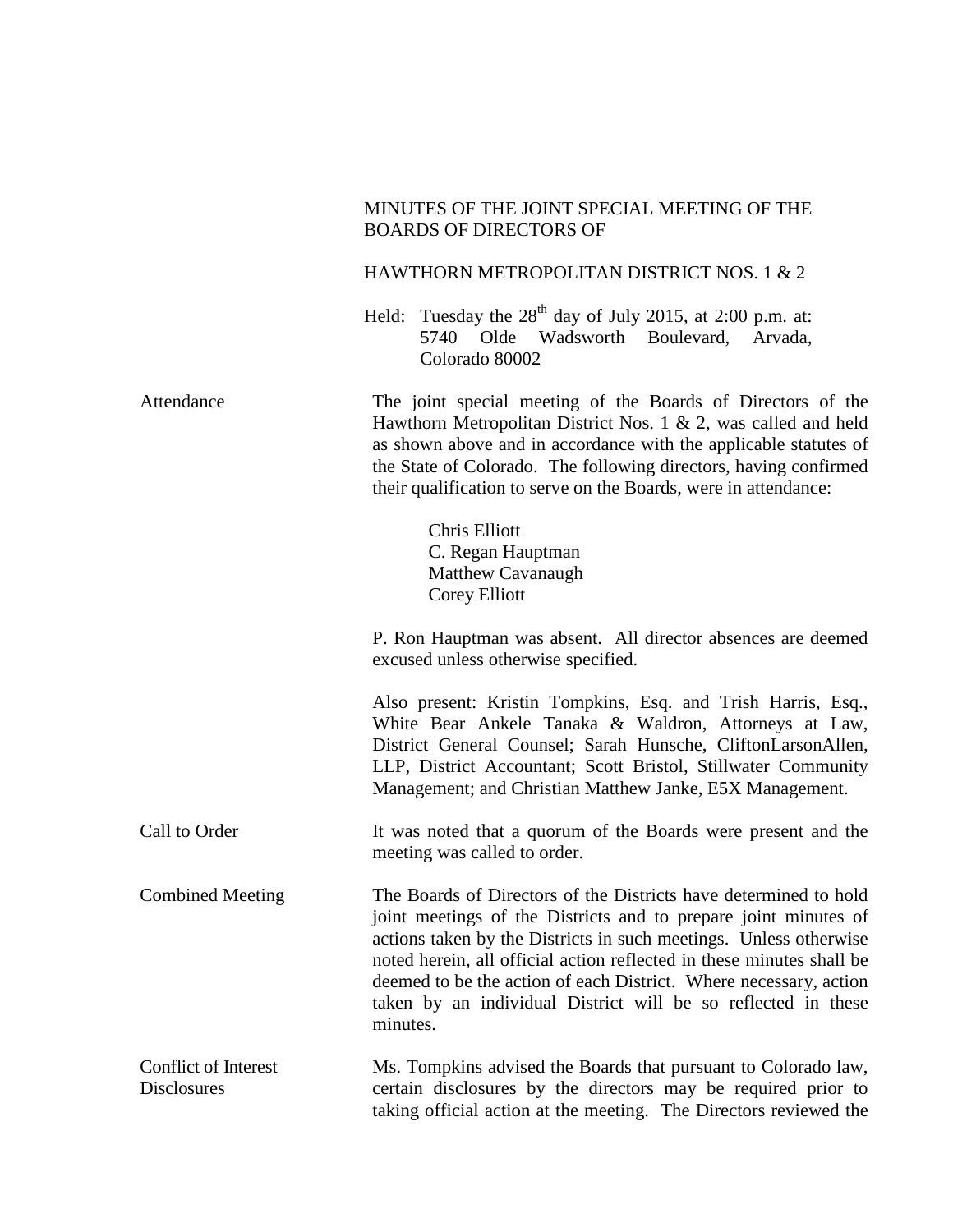|                                                                                                                                                                                    | agenda for the meeting, following which each Board member<br>confirmed the contents of any written disclosure previously made<br>stating the fact and summary nature of any matters as required<br>under Colorado law to permit official action to be taken at the<br>meeting. Additionally, the Boards determined that<br>the<br>participation of the members present was necessary to obtain a<br>quorum or otherwise enable the Boards to act. |
|------------------------------------------------------------------------------------------------------------------------------------------------------------------------------------|---------------------------------------------------------------------------------------------------------------------------------------------------------------------------------------------------------------------------------------------------------------------------------------------------------------------------------------------------------------------------------------------------------------------------------------------------|
|                                                                                                                                                                                    | Written disclosures of conflicts of interest were filed with the<br>Secretary of State at least 72 hours prior to the meeting.                                                                                                                                                                                                                                                                                                                    |
| Agenda                                                                                                                                                                             | Ms. Tompkins presented the Boards with the agenda for the<br>meeting for consideration. Following discussion, upon a motion<br>duly made and seconded, the Boards unanimously approved the<br>agenda as presented.                                                                                                                                                                                                                                |
| <b>Public Comment</b>                                                                                                                                                              | None.                                                                                                                                                                                                                                                                                                                                                                                                                                             |
| Approval of Minutes from<br>the November 3, 2014<br>Meeting                                                                                                                        | The Boards reviewed the minutes from the November 3, 2014<br>meeting. Following discussion, upon a motion duly made and<br>seconded, the Boards unanimously approved the minutes.                                                                                                                                                                                                                                                                 |
| <b>Legal Matters</b>                                                                                                                                                               |                                                                                                                                                                                                                                                                                                                                                                                                                                                   |
| Consider Approval of an<br><b>Amended and Restated</b><br>Resolution Concerning the<br><b>Imposition of an Operations</b><br>Fee                                                   | Ms. Tompkins presented the Boards with the Amended and<br>Restated Resolution Concerning the Imposition of an Operations<br>Fee. Following discussion, upon a motion duly made and seconded,<br>the Boards unanimously approved the resolution.                                                                                                                                                                                                   |
| Consider Approval of<br><b>Resolution Approving and</b><br>Adopting a Collections<br>Policy (District No. 1)                                                                       | Ms. Tompkins presented the Board of District No. 1 with the<br>Resolution Approving and Adopting a Collections Policy.<br>Following discussion, upon a motion duly made and seconded, the<br>Board of District No. 1 unanimously approved the resolution.                                                                                                                                                                                         |
| Discuss and Consider<br>Ratification of Independent<br><b>Contractor Agreement</b><br>(Landscape Services – 2015)<br>with Keesen Landscape<br>Management, Inc. (District<br>No. 1) | Ms. Tompkins presented the Board of District No. 1 with the<br>Independent Contractor Agreement (Landscape Services – 2015)<br>with Keesen Landscape Management, Inc. Following discussion,<br>upon a motion duly made and seconded, the Board of District No. 1<br>unanimously ratified the Independent Contractor Agreement.                                                                                                                    |
| Discuss and Consider<br>Approval of 2014 Annual<br>Report                                                                                                                          | Ms. Tompkins presented the Boards with the 2014 Annual Report.<br>Following discussion, upon a motion duly made and seconded, the<br>Boards unanimously approved the Annual Report.                                                                                                                                                                                                                                                               |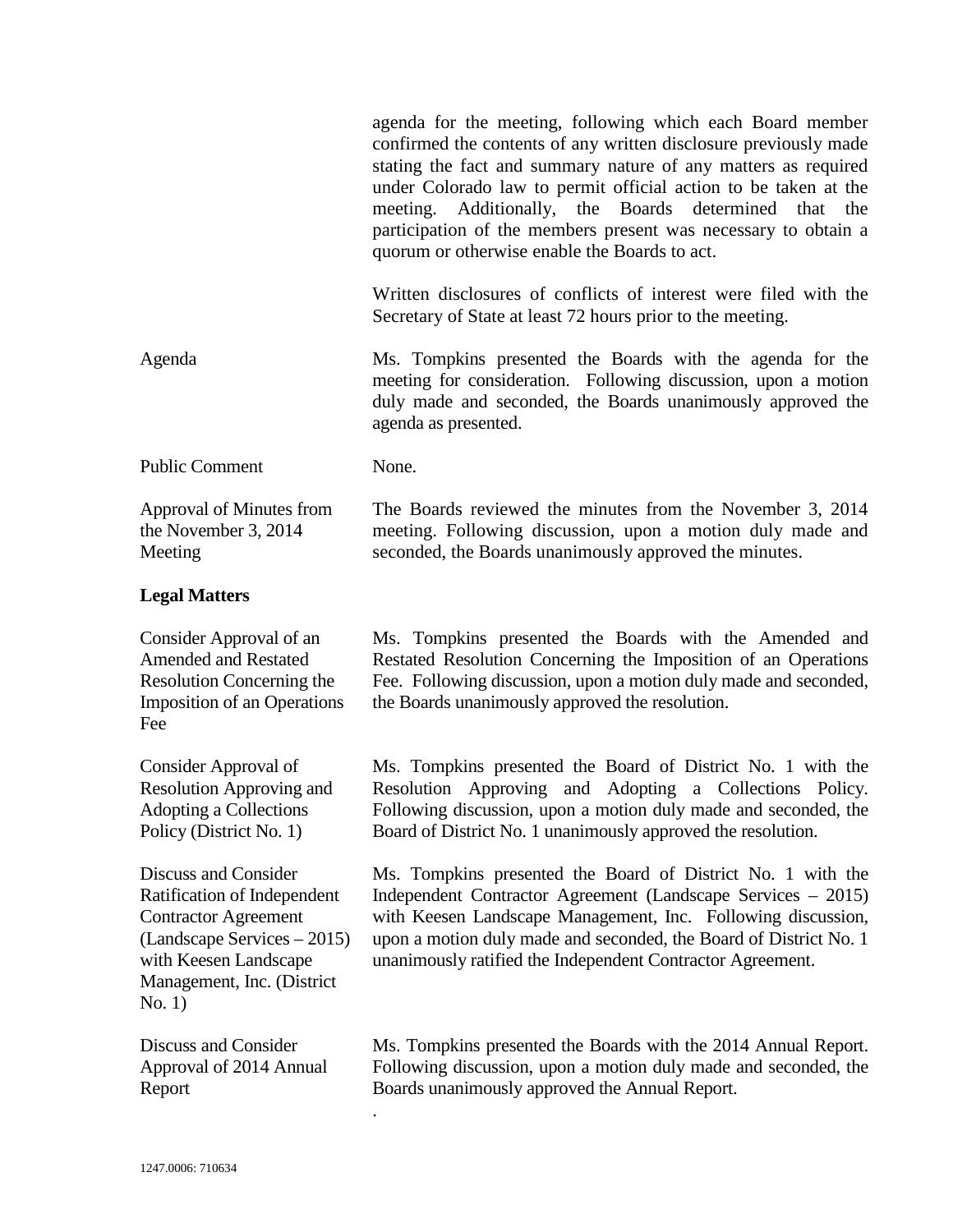Consider Approval of Engagement Letter with White Bear Ankele Tanaka & Waldron, Attorneys at Law, for General Counsel **Services** Ms. Tompkins presented the Boards with the Engagement Letter with White Bear Ankele Tanaka & Waldron, Attorneys at Law, for General Counsel Services. Following discussion, upon a motion duly made and seconded, the Boards unanimously approved the engagement. **Financial Matters** Schedule of Cash Position Dated June 30, 2015, Updated as of July 28, 2015 (District No. 1) Ms. Hunsche presented the Board of District No. 1 with the Schedule of Cash Position Dated June 30, 2015, updated as of July 28, 2015. Following discussion, upon a motion duly made and seconded, the Board of District No. 1 unanimously accepted the Schedule of Cash Position. Consider Approval of Claims (District No. 1) Ms. Hunsche presented the Board of District No. 1 with the Claims Payable. Following discussion, upon a motion duly made and seconded, the Board of District No. 1 unanimously ratified check numbers 1021 through 1038 in the amount of \$69,623.85, and approved check number 1039 in the amount of \$1,512.53. Consider Ratification of 2014 Audit Exemption Application (District No. 1) Ms. Hunsche presented the Board of District No. 1 with the 2014 Audit Exemption Application. Following discussion, upon a motion duly made and seconded, the Board of District No. 1 unanimously ratified the application. Discuss and Consider Acceptance of 2014 Audit (District No. 2) Ms. Hunsche presented the Board of District No. 2 with the 2014 Audit. Following discussion, upon a motion duly made and seconded, the Board of District No. 2 unanimously accepted the audit. Discuss Payment to North Table Mountain Water and Sanitation District Service Fees, pursuant to the Intergovernmental Agreement dated November 13, 2012 (District No. 1) Following discussion, upon a motion duly made and seconded, the Board of District No. 1 approved use of the operations fee to pay North Table Mountain Water and Sanitation District Service Fees, pursuant to the Intergovernmental Agreement dated November 13, 2012, as an appropriate use of fees and not an administrative expense of District No. 1. Other Financial Matters None. **Construction Matters** None. **Management Update** None. **Other Business** None.